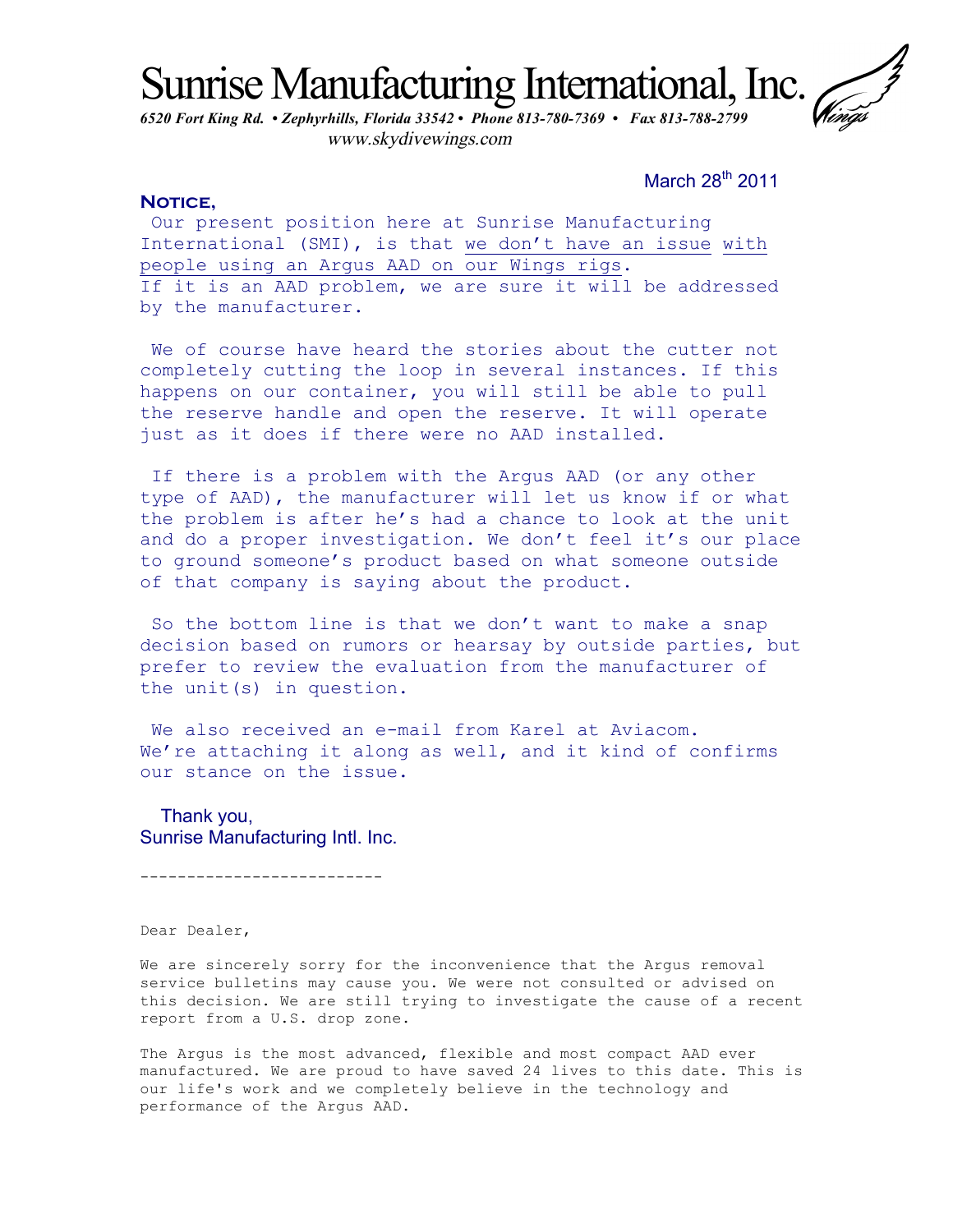Sunrise Manufacturing International, Inc.

*6520 Fort King Rd. • Zephyrhills, Florida 33542 • Phone 813-780-7369 • Fax 813-788-2799*  www.skydivewings.com

Just this week, a few manufacturers came out together to mandate the removal of the Argus AAD from their container immediately due to their personal conclusions on recent reports. These companies include Rigging Innovations, Mirage, Parachute Systems, UPT and Sunpath.

We believe that the decision to remove the Argus from service was taken well before the PIA Symposium. It was just waiting for the 'right' timing to zoom in for the kill. We sincerely believe this is a witch hunt.

At this time Skydive San Marcos still refuses to release the affected unit. Therefore, we can not investigate this incident and we cannot defend us. We asked the FAA to help us in this matter and that process begins on Monday, March 28, 2011.

Aviacom has provided the PIA with all the cutter-testing results. But they have refused to accept our testing results.

There is not one valid reason the ground the Argus at this time, but there are three million (3,000,000.00 USD) reasons of an instant replacement market that has been created on behalf of PIA members. And we are not a member.

This is about politics and not about safety.

Removing the Argus from service is not going to improve safety. This ban effectively shuts down this company.

We suggest that you contact the harness/containers manufacturers to review their decision. It's the only solution on a short notice.

Thank you for your support through the years.

We look forward to resolving this issue with hard facts asap. More information will follow as the investigation continues.

Kind regards,

Karel Goorts Aviacom SA

P.S.: We just received a report that Argus # 1 207011 102269 had its 3rd Life-Save in a Telesis from Rigging Innovations earlier this year.

Please see:

Argus Chrcyno Poland http://viewer.zoho.com/docs/bnbaUb Argus Evora Portugal.pdf http://viewer.zoho.com/docs/gbaAqg